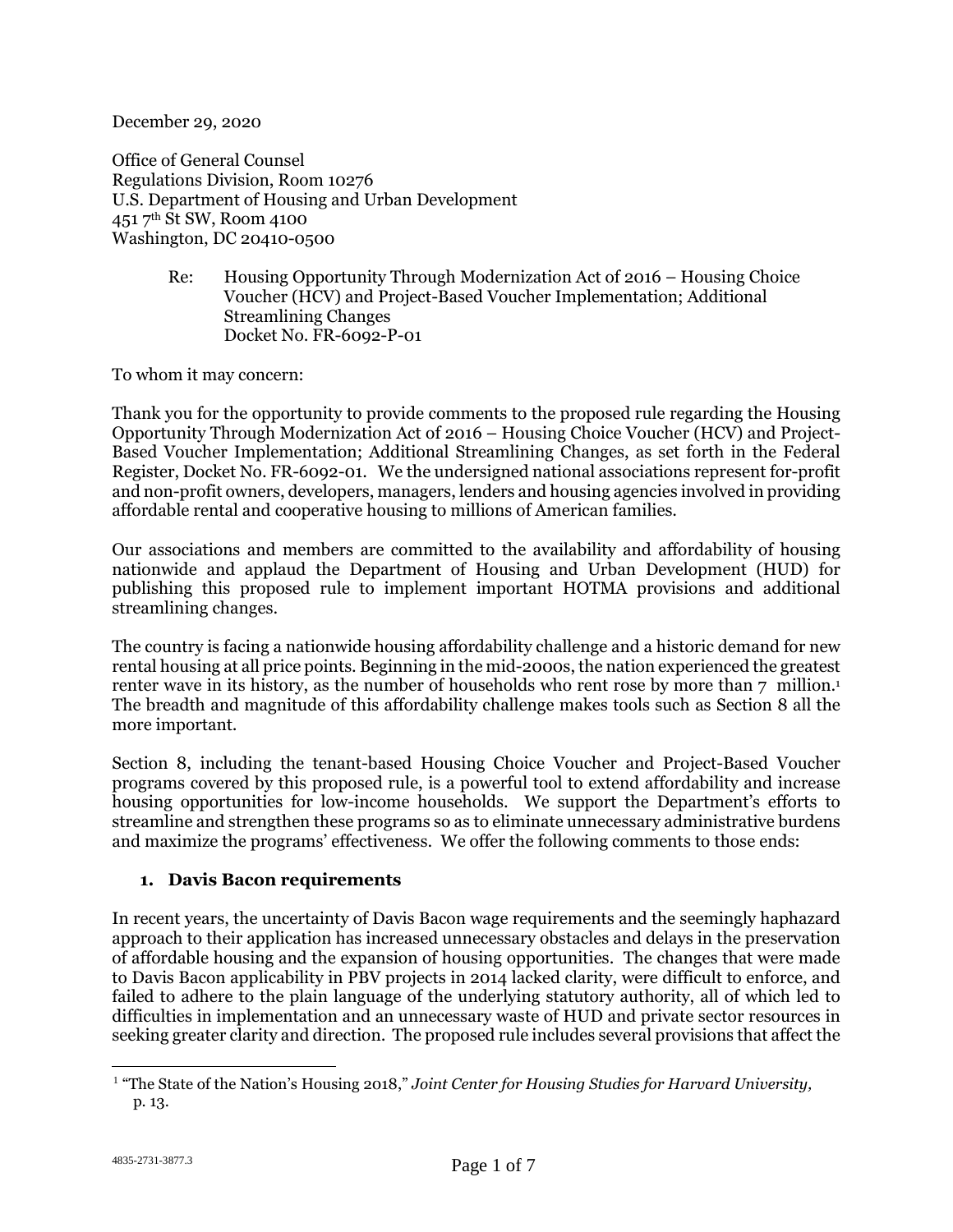applicability of Davis Bacon wage rate requirements. In general, we support these changes and offer a few suggestions for strengthening these rules further. The Department's approach to Davis Bacon requirements in this proposed rule is rational, balanced and well thought out.

In particular, we applaud the Department for reverting back to the long-standing, pre-2014 PBV requirements for Davis Bacon. The effect of the proposed rule is to limit Davis Bacon applicability to projects in which an Agreement to enter into a HAP Contract (AHAP) is executed and excludes existing housing from Davis Bacon applicability. We support this change because it adds necessary clarity and aligns with both the express language and the spirit of the 1937 Act. Several revisions to the regulations implement this change, as discussed in Section 44 of the preamble to the proposed rule.

- The cross reference to Labor Standards in 24 CFR 983.4 is revised to reinsert the statutory reference to the Agreement, "pertaining to labor standards applicable to an Agreement," which had been removed in 2014.
- The owner certification required by 24 CFR 983.210 is revised to remove paragraph (j), which paragraph applied Davis Bacon to repair work done on existing housing that was deemed to be development activity.
- 24 CFR 983.153(c), "Development requirements," is revised to clarify that Davis Bacon applies only for new construction or rehabilitation projects, when an AHAP is entered into. Existing housing is excluded from this requirement. The revisions to this section also clarify that labor standards do not apply if the PHA does not require an AHAP, pursuant to other revised sections in conformance with HOTMA*.*

These are welcome and much-needed changes that allow owners of existing housing to engage in rehabilitation of Section 8 assisted housing without triggering Davis Bacon requirements. This has previously been HUD's long-standing practice, as the preamble to the proposed rule acknowledges.

The proposed rule also acknowledges that the definition of "existing housing," requires greater specificity. The proposed rule revises the definition of existing housing in 24 CFR 983.3 to account for the revised inspection requirements set forth in 24 CFR 983.103(b) and (c), and clarify that only deficiencies requiring minor repairs that can be expected to be completed in 48 hours may exist. We support the Department's attempt to add specificity to this definition and offer the following suggestions to improve the definition:

- The definition's reliance on the proposal selection date is impractical, and should be revised to reference the HAP execution date. In practice, determining whether a project substantially complies with Housing Quality Standards (HQS) by this standard requires an HQS inspection, and the HQS inspection occurs prior to the HAP execution, not the proposal selection date. There can be a significant time gap between proposal selection and HAP execution. The proper time period to inspect should be at or just before HAP execution.
- The 48 hours for deficiency correction is clear and a facially reasonable standard, but may be impractical for large projects, or in situations such as a national emergency or pandemic. There should be an additional provision that provides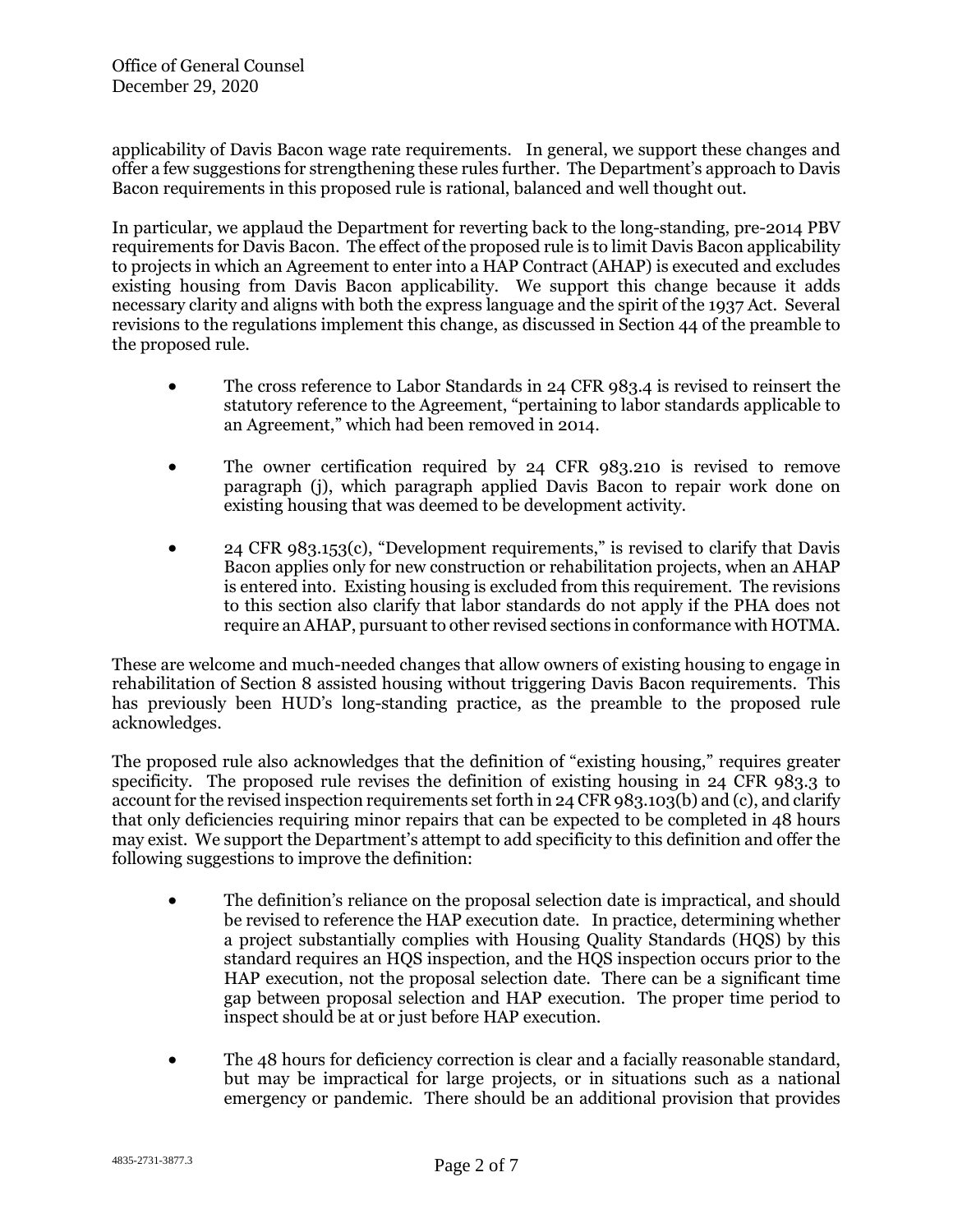PHAs with discretion to create an additional alternative standard tied to a reasonable cost of repair for each unit, which could be set forth in the PHA's Section 8 Administrative Plan. For example, if the necessary repairs could be accomplished either in 48 hours or at an expense that the PHA determines is minimal, the unit could be determined to be in substantial compliance with HQS.

 The standard should not be revised, as mentioned in Question 13 of the preamble to the proposed rule, to exclude any units in which planned rehabilitation work over the next year exceeds \$1,000 per unit. This is an excessively low threshold for potential maintenance in a year. For example, in many parts of the country, it can easily cost over \$1,000 to paint an apartment. The better standard is if the apartment is occupied or available for occupancy. To do otherwise would create a disincentive for maintenance.

The proposed regulations, at 24 CFR 983.154, also implement section  $106(a)(4)$  of HOTMA, giving PHAs discretion to enter into a HAP contract for units that are under construction or have been newly constructed without first entering into an AHAP. The regulations specify that Davis Bacon requirements do not apply in such scenario. Recognizing that Davis Bacon requirements do not apply in such circumstances is a reasonable and well-thought out policy. From a practical and fair housing perspective, such new developments are being created without the guarantee or the underwriting benefits that come from PBV assistance. Most often, in projects that will receive PBV assistance, the project's development depends on the provision of PBV assistance in order for its financial underwriting to pencil out. In those cases, an AHAP is necessary to assure lenders and investment partners that the PBVs are contractually obligated. In those cases, it is fair to tie additional requirements to the provision of PBVs. But where a project's development does not depend on the provision of PBVs, as few obstacles as possible should be provided to expanding affordability to such properties. These are developments that do not need PBV assistance to be built. These are often the most desirable, best located, most advantageous developments. If a PHA can provide access to its residents to such properties and such communities, this is a great advancement of affordable housing opportunities.

The proposed rule also replaces the 2014 definition of "development" with a new definition of "development activity" in 24 CFR 983.3. This revised definition is still too broad. As the 2014 definition of "development" did, this definition would capture any work that has "a substantial improvement in the quality or kind of equipment and materials." It is unclear what this standard means or why is it applied to this definition. Could this broad definition could be seen to include replacement of obsolete appliances with models using current technologies or making repairs with modern building materials? It's unclear what interest of HUD's this serves. Development activity should be limited to instances of new construction, adaptive reuse or substantial rehabilitation of housing that does substantially comply with HQS.

In sum, the changes in the proposed rule and the additional changes we suggest eliminate unnecessary disincentives to proper maintenance, rehabilitation and upkeep of existing Section 8 assisted housing and remove unnecessary obstacles to the expansion affordable housing opportunities and preservation of existing affordable housing.

## **2. Environmental Review**

The proposed regulations revise environmental review requirements for existing housing at 24 CFR 983.56 (revising regulations formerly set forth at 24 CFR 983.58), in furtherance of HOTMA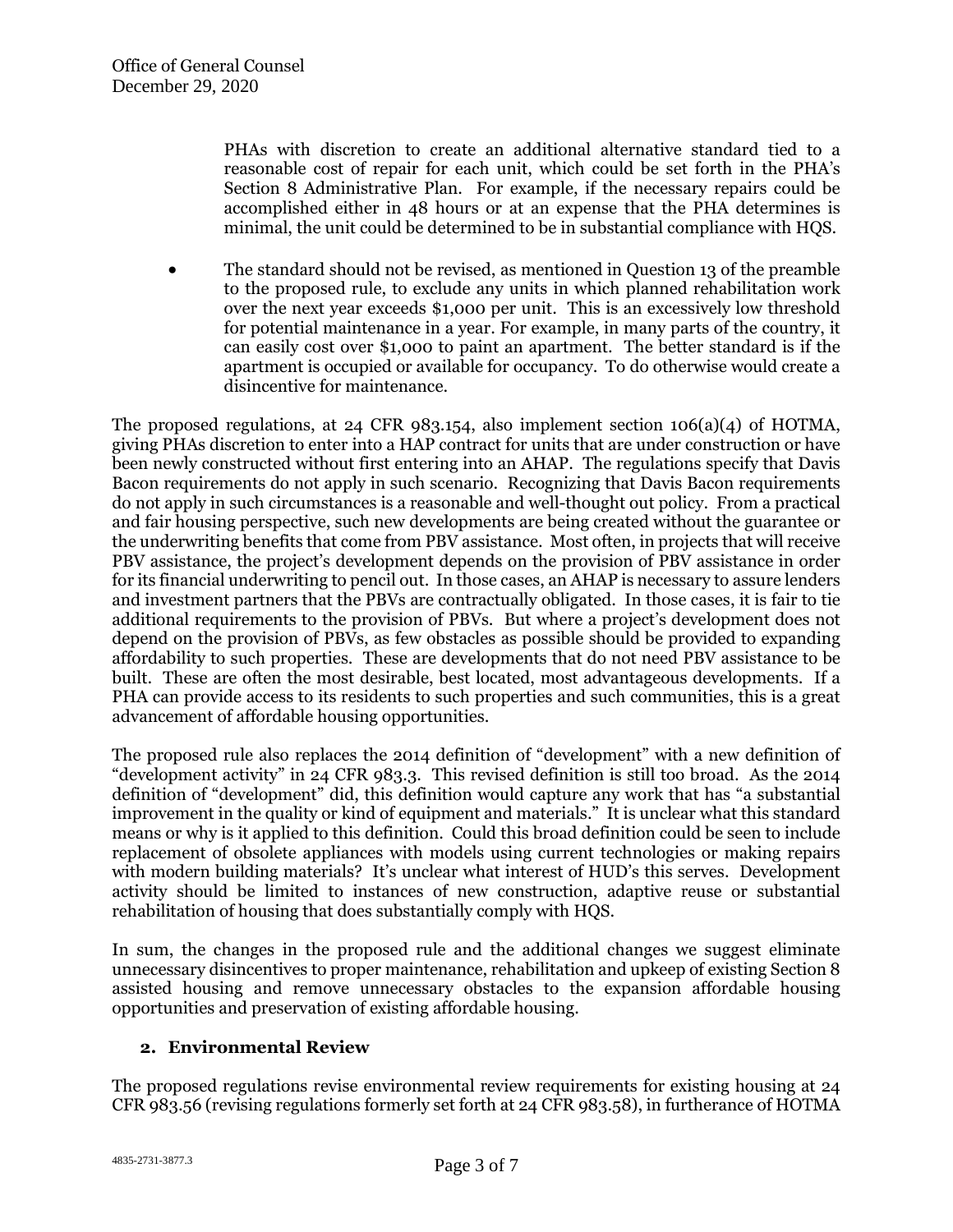Section 106(a)(8). These revisions, while a step in the right direction, do not go far enough to implement Congressional intent. These revisions should adhere to Congress's clear and repeated attempts to exempt existing housing from environmental review when the only federal assistance is housing assistance payments.

As the Department discusses in Section 25 of the preamble to the proposed rule, HOTMA was Congress' second attempt to exempt existing housing from environmental review when the only federal assistance is a HAP contract. It is clear that Congress means to exempt existing housing from environmental review. We applaud HUD for seeking to give meaning to the statutory language by interpreting that PHAs "shall not be required to undertake any environmental review" as taking away the requirement that the PHA ensure that the review has been conducted by HUD or the Responsible Entity. This interpretation is reasonable and consistent with Congress' two attempts to reach this goal.

However, HUD's interpretation of "existing housing" as housing that has previously been subject to an environmental review is strained and unnecessarily burdensome. There is no such limitation in the statutory language. All existing housing should be exempt from environmental review if the HAP contract is the only funding that would otherwise trigger a statutory or regulatory requirement for environmental review. Whether or not such housing previously underwent an environmental review, such housing already exists. Where federal subsidy is used to create housing, such housing is subject to Congressional environmental review requirements. But where such housing already exists, and where there is a market for such housing and where such housing does not require additional federal financing, it should be preserved. It is quite reasonable to say that, as we face an unprecedented affordability challenge across the country, we should eliminate unnecessary barriers to the preservation of affordable housing and allow PBV assistance to be attached to housing without a costly and lengthy environmental review if it otherwise meets the requirements for existing housing.

HUD asks in Question 19 how HUD should ensure that projects that have been formerly federally assisted were subject to an environmental review. We believe this question is off-base. As expressed above, we do not believe HOTMA's statutory exemption should be limited to existing housing that has previously undergone environmental review. However, if HUD continues to impose this standard, HUD should assume that the predecessor stewards of federal resources acted correctly and ensured that any required environmental review was properly conducted.

HUD asks in Question 20 whether it would be administratively burdensome for owners of projects to demonstrate that environmental review was previously conducted. Yes, putting the onus on the project owner or applicant would be administratively burdensome. We believe Congress set forth an easily implementable, bright line standard – existing housing – and all existing housing should be subject to this exemption. If HUD continues to impose the distinction of housing that has been previously federally assisted, it should be a rebuttable presumption that such housing did receive a proper environmental review unless HUD has evidence that the project did not receive environmental review.

HUD asks in Question 21 whether a time limit should be imposed. No, we do not support a time limit. As stated above, if HUD continues to impose the distinction of housing that has been previously federally assisted, it should be a rebuttable presumption that such housing did receive a proper environmental review unless HUD has evidence that the project did not receive environmental review.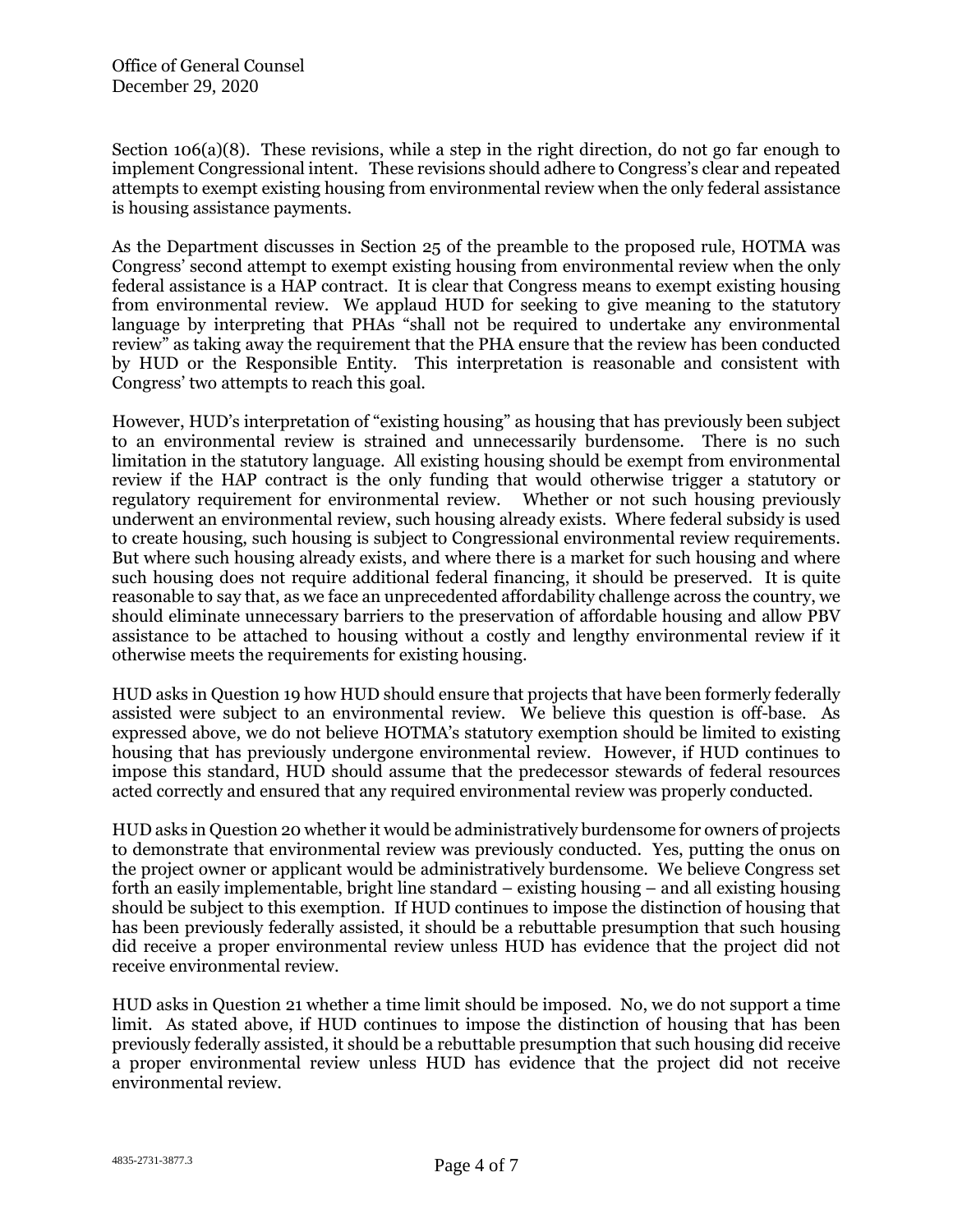HUD asks in Question 22 whether there is an alternative approach that can properly strike the balance between Congress's intent to exempt existing housing from environmental review and Congress's intent that HUD-assisted housing comply with federal environmental review requirements. We believe the appropriate balance is to subject new construction, adaptive reuse and substantial rehabilitation projects to environmental review and exempt existing housing. Where new construction, adaptive reuse and substantial rehabilitation apply, the provision of federal assistance encourages the creation of housing where it does not currently exist. The federal government should ensure that it only incentivizes this new housing generation after properly considering the environmental impacts. However, where a local PHA is attempting to provide housing opportunities for its residents, it should be allowed to utilize all readily available resources.

## **3. Rent-setting**

The proposed rule includes several provisions that affect rent-setting protocols. In general, these revisions help to more closely align PBV practices to the market, incentivize PBV use and strengthen PBVs as a tool to expand housing opportunities. We support the provisions that advance these goals and provide some additional suggestions toward these goals.

a. Rent floor

The proposed rule revises 24 CFR 983.302(c) to allow a PHA at any time during the HAP contract to elect not to reduce rents below the initial rent to owner for the remaining term of the contract. We support this change. However, we urge HUD revise this section further. HUD should remove the restriction against making this election when rents have already fallen below the initial level. It is often not until the rents fall below the initial level that the PHA and the owner realize the negative consequences of this change. HUD should give PHAs this tool to rectify any unintended negative consequences.

Moreover, we urge HUD to go further in this regard. HUD should establish such "floor rents" across the board and prohibit PBV rents from falling below their initial rents. PBV contracts are often used in the development of affordable housing where lenders underwrite loans to the income the PBV contract will provide. Initial underwriting is often very challenging due to limited financial resources for such developments. The lender underwriting often depends on the PBV contract income, and in such cases, a drop in PBV rents is not anticipated. Establishing a floor rent across the board would remove one more potential hurdle from the obstacles to affordable housing development.

b. Automatic annual operating cost adjustment factor (OCAF) increases

The proposed rule revises 24 CFR 983.302 to implement the HOTMA provisions authorizing an owner and PHA to agree to annual OCAF adjustments. We support this streamlining of process that will allow rents to grow at modest, HUD-determined inflation adjustments without additional administrative steps. We also support implementation of the HOTMA provisions that allow the owner to request additional changes up to the statutory maximum if the OCAF is insufficient and that require requested adjustments up to the PHA cap at the time of contract extension. In response to Question 39, we would also support a revision that would allow adjustments up to the statutory maximum without regard to the PHA's cap. These changes will help make PBV projects more nimble and competitive in the rental market.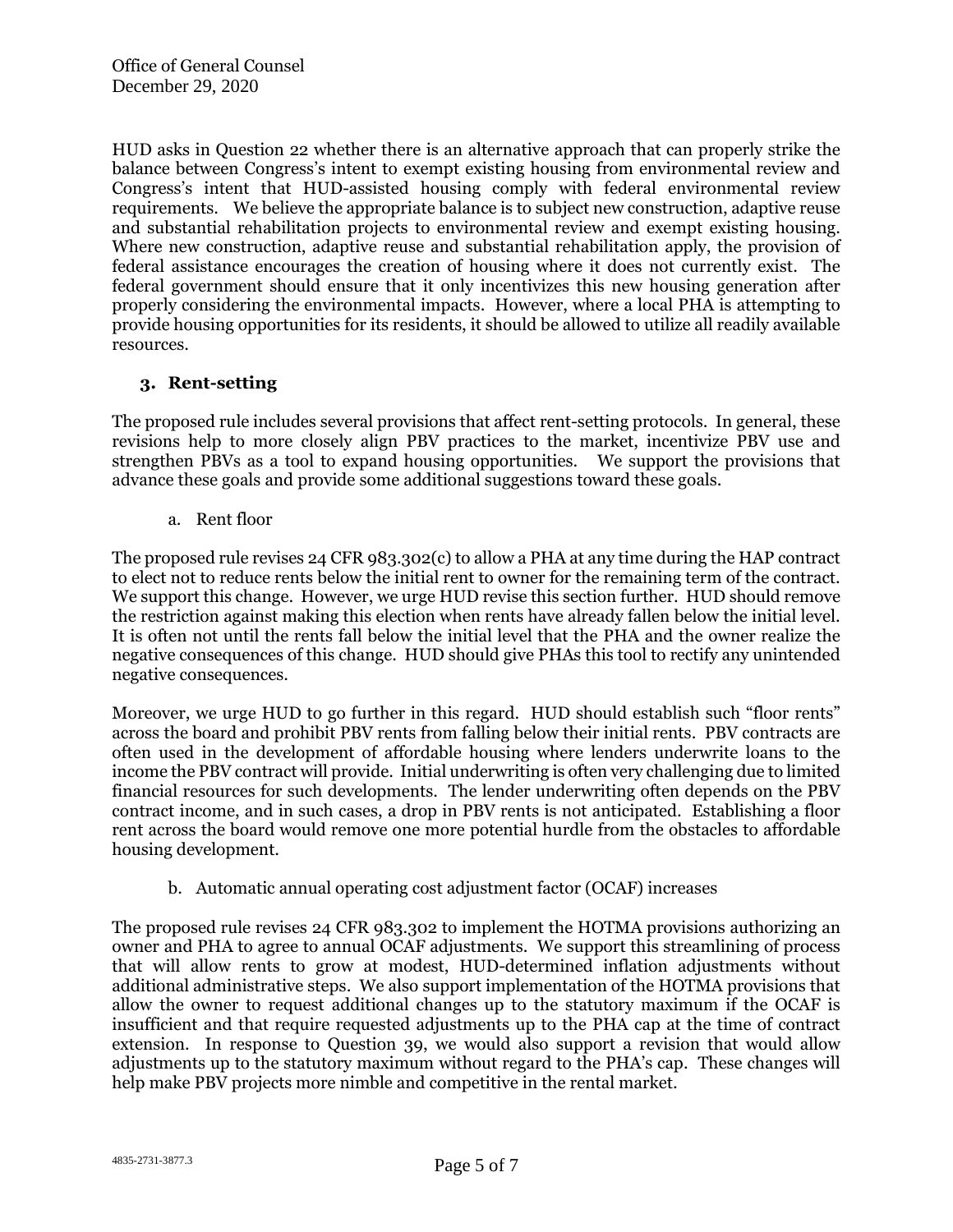c. Changes to the payment standard

Proposed changes to 24 CFR 982.503 would grant PHAs greater discretion to establish higher exception standards without HUD approval. We support this change. In response to Question 7, we believe that HUD should provide greater flexibility to PHAs to establish exception payment standards without HUD approval in order to reduce administrative burden and allow the PHA to respond more quickly to rapidly changing rental markets. HUD should allow PHAs to set even higher limits on exception payment standards and allow exception payment standards for individual projects rather than require PHAs to apply exception payment standards to every project in the same zip code. This increases the PHA's nimbleness in areas of opportunity where projects within the same zip code can vary greatly in quality and access to services. Since PHAs must manage their own budget authority, they are already limited in their rent setting ability. HUD should remove as many limitations as possible on the PHA's ability to respond to its rental market and provide housing opportunities for its residents.

## **4. Eliminating unnecessary administrative burdens and delays**

In addition to the comments above, we voice our support to the other proposed regulations aimed at reducing unnecessary administrative burdens. The proposed rule contained several additional regulations advancing this goal, some of which had been implemented in previous HOTMA notices, but also some new proposals. We encourage HUD to take even further steps to increase flexibility and decrease the administrative steps and HUD approvals required with respect to these measures. Some examples of such measures include:

- Increasing flexibility in initial housing quality inspections;
- Codifying requirements for PHAs adding PBV units to a HAP contract without additional competition;
- Allowing owners to maintain waiting lists for their properties rather than requiring the PHAs to refer families to the owner (24 CFR 983.253(c)); and
- Allowing a PHA to request a project-specific utility allowance that more closely reflects that project's actual costs rather than use the same utility allowance for all projects (24 CFR 983.301)

In response to Question 42, we would also support further revisions allowing transfer of assistance from one PBV contract to another. The project based rental assistance program (PBRA) currently permits moving subsidy under HUD Notice H-2015-03, and has been highly successful, preserving scarce rental subsidy resources while locating contracts in areas that are more cost effective and/or provide greater opportunities for residents. There is no administrative or program reason why one Section 8 project based rent subsidy should have this ability and another does not.

Any such transfer would be a voluntary agreement between the PHA and the project owner, we believe minimal parameters should restrict this right. As for standards HUD should employ, HUD should look to general principals in Notice 2015-03 but should vastly simplify the process. We understand that "average" processing time under that Notice is 12 months. This is simply too long and too great a strain on resources to process for a year. The basic principles of cost containment, protection of current residents and expansion of affordable housing should be preserved but detailed complexity should be eliminated. HUD has capable housing partners in local PHAs and the PHA should be allowed to agree to such transfer if it believes that the transfer would be in the